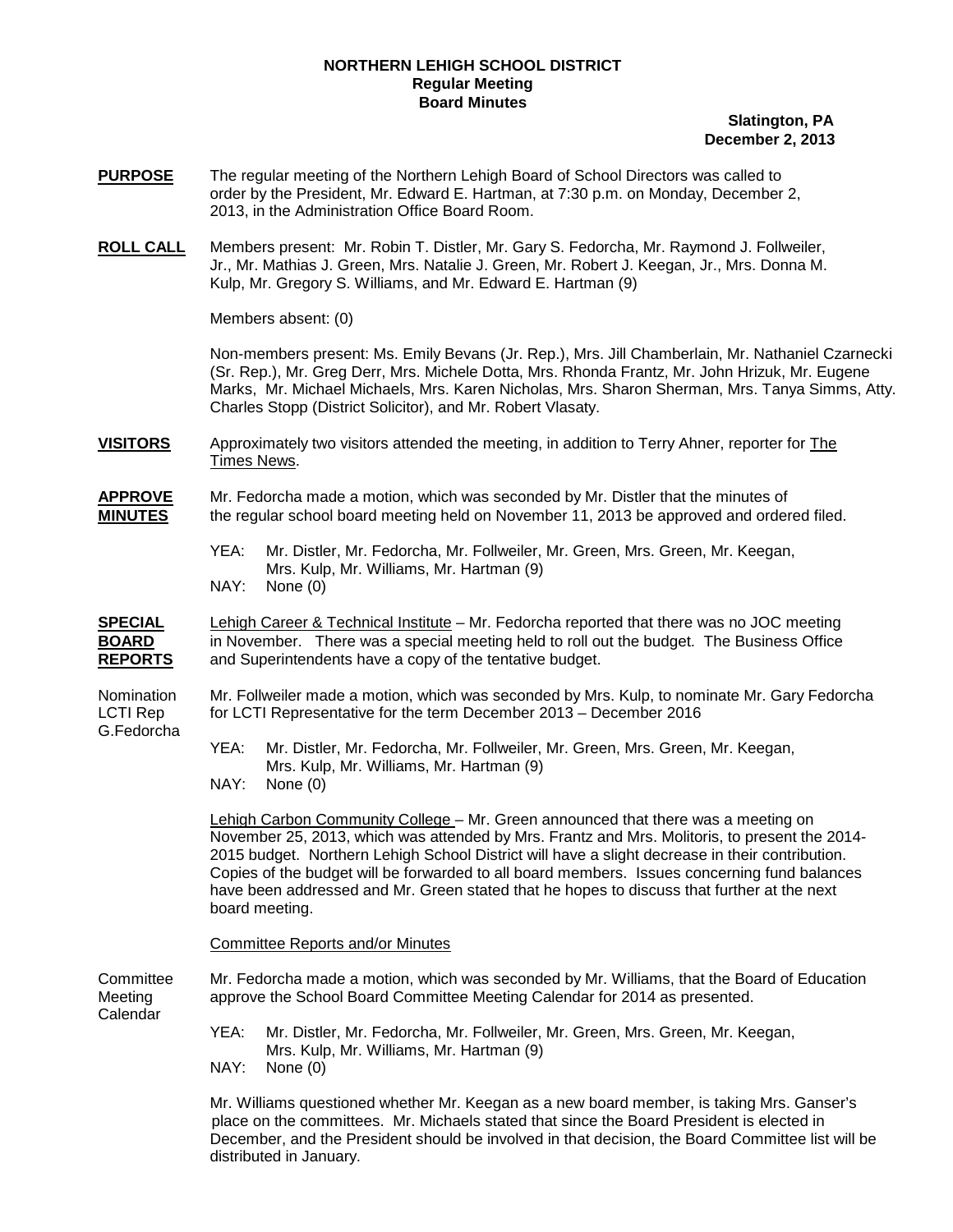## **REPORTS**

**SPECIAL** Student Representatives to the Board Report – Ms. Emily Bevans and Mr. Nathaniel Czarnecki **BOARD** distributed their written student representative report and verbally reported on its contents.

**(cont.)** Federal and Other Programs Update – Mrs. Karen A. Nicholas reported that she and Mrs. Bahnick attended a conference on Nutrition and Academic Excellence. This conference emphasized the importance of eating breakfast as it relates to learning. Mrs. Nicholas stated that not only is revamping the curriculum important, but we need to let everyone know the importance of a good breakfast and how it affects students' grades. At the board seats is a flyer that was distributed to all elementary students.

> Business Manager's Report – Mrs. Frantz reported that the local auditors were here last week for the single audit and they also informed us that there were only two minor deficiencies on the final audit, which have been corrected.

## Superintendent's Report

Mr. Michaels announced that Northern Lehigh School District was the recipient of a very generous donation of a Smartboard 2000i interactive whiteboard from the Karoly Law Firm. The smartboard will be utilized at Peters Elementary School. Mr. Michaels thanked them and Mrs. Sharon Hartman, who works at Karoly Law Firm, for thinking of the school district for this very charitable gift.

Mr. Michaels stated that two weeks ago we hosted a luncheon for the Ecumenical Council in the Northern Lehigh area. Ideas are shared on how we can help the community and they volunteered to send a minister to all of our safety committee meetings to help improve reunification and communication with our students and parents.

Mr. Michaels announced that the Administration and central office staff is once again involved in the Adopt-A-Family for Christmas program for needy families in our community.

Mr. Michaels thanked the four board members that were elected in November. Our board members are the reason this school district is headed in the right direction and it wouldn't happen without your dedication, hard work, and ability to get along.

Mr. Hartman reported that an executive session was held prior to tonight's meeting to discuss personnel issues.

**PERSONNEL** Mr. Fedorcha made a motion, which was seconded by Mr. Distler, that the Board of Education approves the following personnel items:

Acting Asst. Approve to pay a stipend in the amount of \$5,000.00 to Paul Leonzi for assuming the duties Principal of Acting Assistant Principal at Peters Elementary School, beginning on or about<br>P.Leonzi December 1, 2013 for the remainder of the 2013-2014 school vear. December 1, 2013 for the remainder of the 2013-2014 school year.

Artistic Dir. Amend stipend for Stephen Shuey, Artistic Director for the Fall Play/Spring Musical for the Fall Play/ NLHS Student Theater Group, that was originally approved for \$1,500.00 on September 9, Spring 2013. Stipend for the Artistic Director will be \$2,000.00 and be paid out of the HS Student<br>Musical New Activities Fund. Activities Fund.

Stipend S.Shuey

Asst.Dir. Approve Andrew Kern as Assistant Director for the Fall Play/Spring Musical for the NLHS Fall Play/ Student Theatre Group. Stipend for the Assistant Director will be \$500.00 and be paid out Spring Musical of the HS Student Activities Fund. A. Kern

Substitute- Approve the following substitute teacher for the 2013-2014 school year at the 2013-2014 Instructional substitute teacher rates as approved on the Supplementary Personnel Salary Schedule:

> Angel Gerould\* – Elementary, Mid-Level English, Reading Specialist and Family Consumer **Sciences \*Pending Verification of Missing Personnel File Items**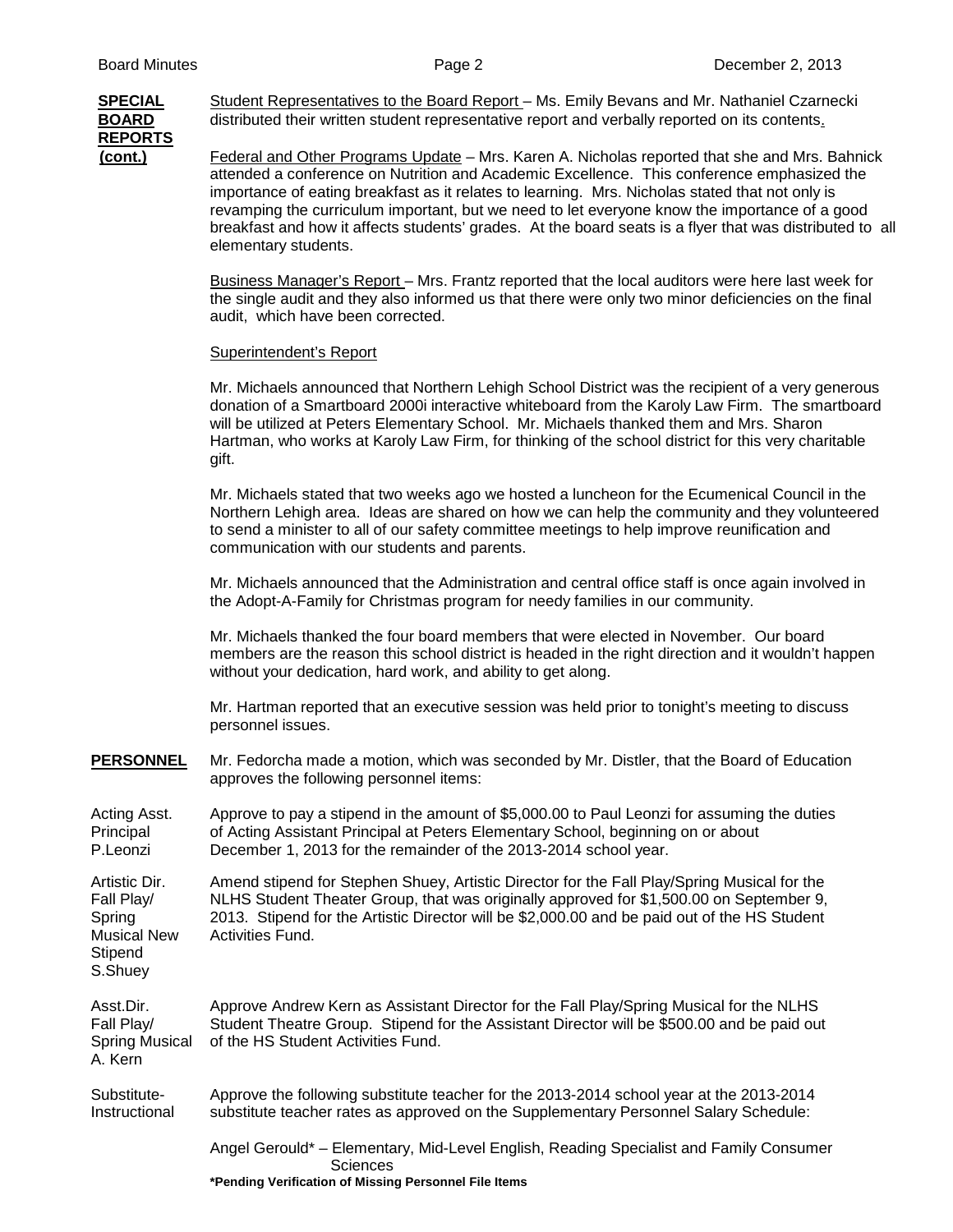| <b>PERSONNEL</b><br>(cont.)<br>Substitute-<br>Non-                                          | Approve the following individuals as substitute cafeteria workers for the 2013-2014<br>school year at the 2013-2014 substitute rate as approved on the Supplementary Personnel<br>Salary Schedule:                                                                                           |                                                        |                                                                               |          |  |  |
|---------------------------------------------------------------------------------------------|----------------------------------------------------------------------------------------------------------------------------------------------------------------------------------------------------------------------------------------------------------------------------------------------|--------------------------------------------------------|-------------------------------------------------------------------------------|----------|--|--|
| Instructional<br>Cafeteria                                                                  | Connie Graaf*<br>Trevor Sherman*<br>*Pending Verification of Missing Personnel File Items                                                                                                                                                                                                    |                                                        |                                                                               |          |  |  |
| Substitute-<br>Non-<br>Instructional<br>Custodian                                           | Approve the following individual as substitute custodian for the 2013-2014 school year at<br>the 2013-2014 substitute rate as approved on the Supplementary Personnel Salary<br>Schedule:<br>Christopher Miller*<br>*Pending Verification of Missing Personnel File Items                    |                                                        |                                                                               |          |  |  |
|                                                                                             | YEA:<br>Mr. Distler, Mr. Fedorcha, Mr. Follweiler, Mr. Green, Mrs. Green, Mr. Keegan,<br>Mrs. Kulp, Mr. Williams, Mr. Hartman (9)<br>NAY:<br>None $(0)$                                                                                                                                      |                                                        |                                                                               |          |  |  |
|                                                                                             | Mr. Michaels added that in the next few weeks there will be more discussion on the timing for<br>Item A under Personnel.                                                                                                                                                                     |                                                        |                                                                               |          |  |  |
| <b>CONFER-</b><br><b>ENCES</b>                                                              | Mr. Keegan made a motion, which was seconded by Mr. Fedorcha, that the Board of<br>Education approves the following conferences:                                                                                                                                                             |                                                        |                                                                               |          |  |  |
|                                                                                             | Rhonda Frantz – 59 <sup>th</sup> Annual PASBO Conference – March 12-14, 2014 – Hershey Lodge and<br>Convention Center - Hershey, PA - Registration: \$284.05, Lodging: \$155.40, Meals: \$64.00 -<br>Total Approximate Cost: \$503.45 - Funding: Business Office Budget.                     |                                                        |                                                                               |          |  |  |
|                                                                                             | Sherri Molitoris -59 <sup>th</sup> Annual PASBO Conference - March 12-14, 2014 - Hershey Lodge and<br>Convention Center - Hershey, PA - Registration: \$284.05, Lodging: \$155.40, Travel: \$108.00,<br>Meals: \$64.00 - Total Approximate Cost: \$611.45 - Funding: Business Office Budget. |                                                        |                                                                               |          |  |  |
|                                                                                             | YEA:<br>Mr. Distler, Mr. Fedorcha, Mr. Follweiler, Mr. Green, Mrs. Green, Mr. Keegan,<br>Mrs. Kulp, Mr. Williams, Mr. Hartman (9)<br>NAY:<br>None $(0)$                                                                                                                                      |                                                        |                                                                               |          |  |  |
| <b>CURRIC-</b><br><b>ULUM AND</b><br><b>INSTRUC-</b><br><u>TION</u><br>Induction<br>Program | Ms. Kulp made a motion, which was seconded by Mr. Williams, that the Board of Education<br>approves the following curriculum and instruction items:                                                                                                                                          |                                                        |                                                                               |          |  |  |
|                                                                                             | Approve the following teachers as helping teachers in the Northern Lehigh School District<br>Induction Program for the 2013-2014 school year:                                                                                                                                                |                                                        |                                                                               |          |  |  |
|                                                                                             |                                                                                                                                                                                                                                                                                              | <b>Helping Teacher</b>                                 | Inductee                                                                      | Stipend  |  |  |
|                                                                                             |                                                                                                                                                                                                                                                                                              | <b>Elizabeth Case</b>                                  | Kayla Perkowski                                                               | \$750.00 |  |  |
|                                                                                             | YEA:<br>Mr. Distler, Mr. Fedorcha, Mr. Follweiler, Mr. Green, Mrs. Green, Mr. Keegan,<br>Mrs. Kulp, Mr. Williams, Mr. Hartman (9)<br>NAY:<br>None $(0)$                                                                                                                                      |                                                        |                                                                               |          |  |  |
| <b>NEW</b><br><b>BUSINESS</b><br>Emergency<br>Operations<br>Plan                            | Mr. Fedorcha made a motion, which was seconded by Mr. Keegan, that the Board of<br>Education approve the following new business item:<br>Approve changes to the Northern Lehigh School District Emergency Operations Plan as<br>presented.                                                   |                                                        |                                                                               |          |  |  |
|                                                                                             | Mr. Fedorcha questioned where this information is kept. Mr. Michaels stated that this is<br>part of the flipcharts.                                                                                                                                                                          |                                                        |                                                                               |          |  |  |
|                                                                                             | YEA:<br>NAY:                                                                                                                                                                                                                                                                                 | Mrs. Kulp, Mr. Williams, Mr. Hartman (9)<br>None $(0)$ | Mr. Distler, Mr. Fedorcha, Mr. Follweiler, Mr. Green, Mrs. Green, Mr. Keegan, |          |  |  |